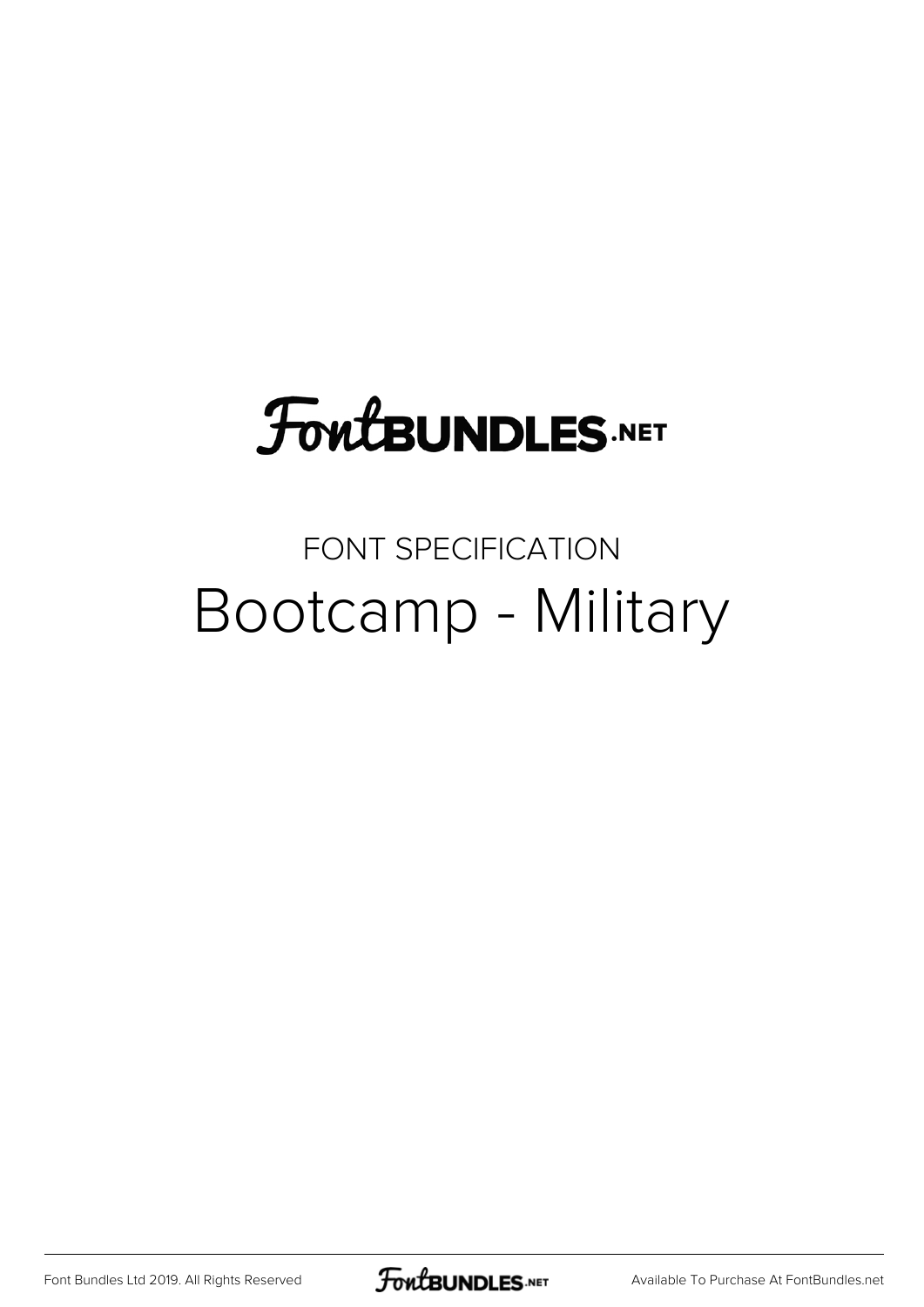#### Bootcamp - Bold

**Uppercase Characters** 

## **ABCOEFGHIJKLMNOPORSTUVWXYZ**

Lowercase Characters

### **ABCOEFGHIJKLMNOPORSTUVWXYZ**

**Numbers** 

## 0123456789

**Punctuation and Symbols** 

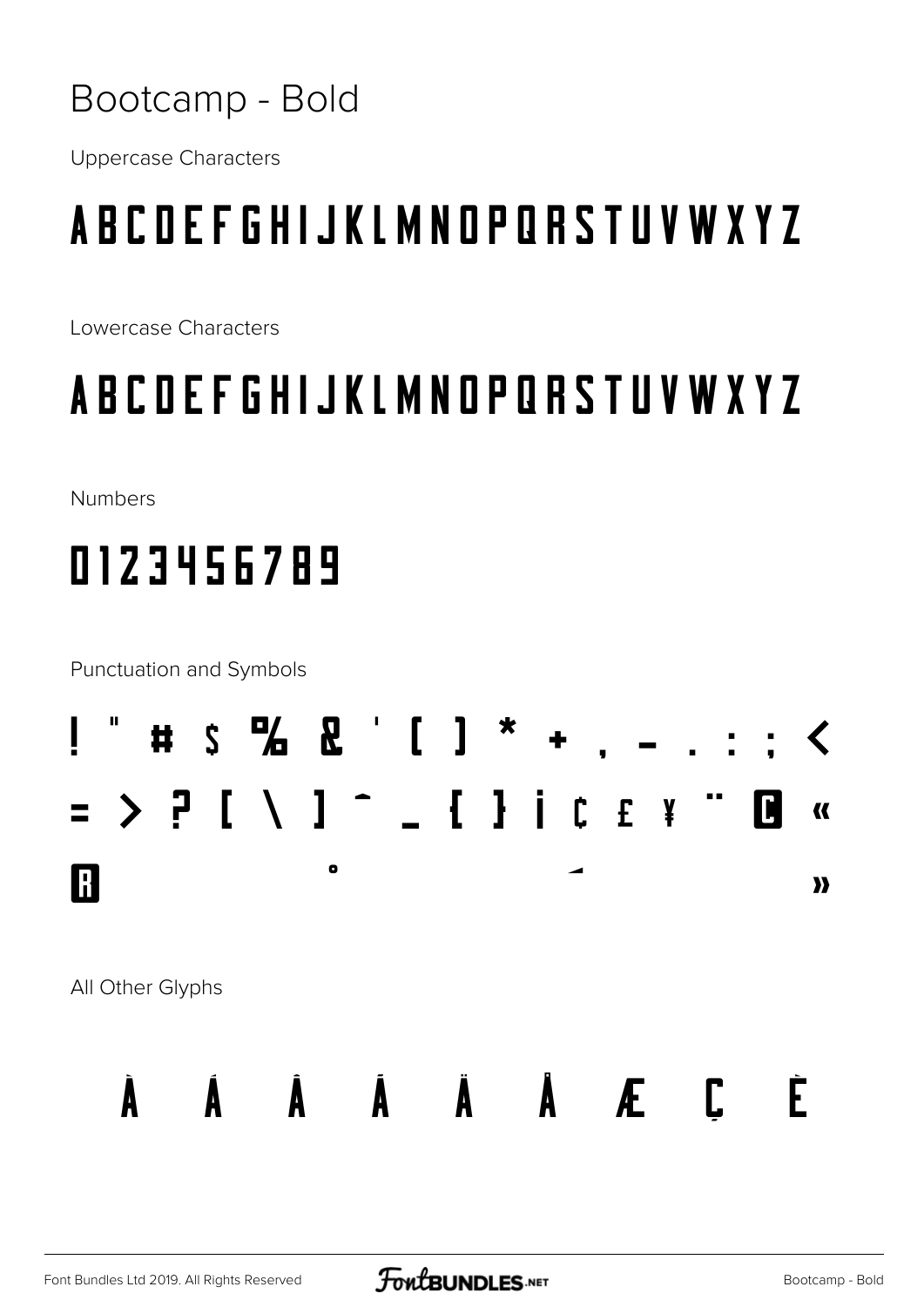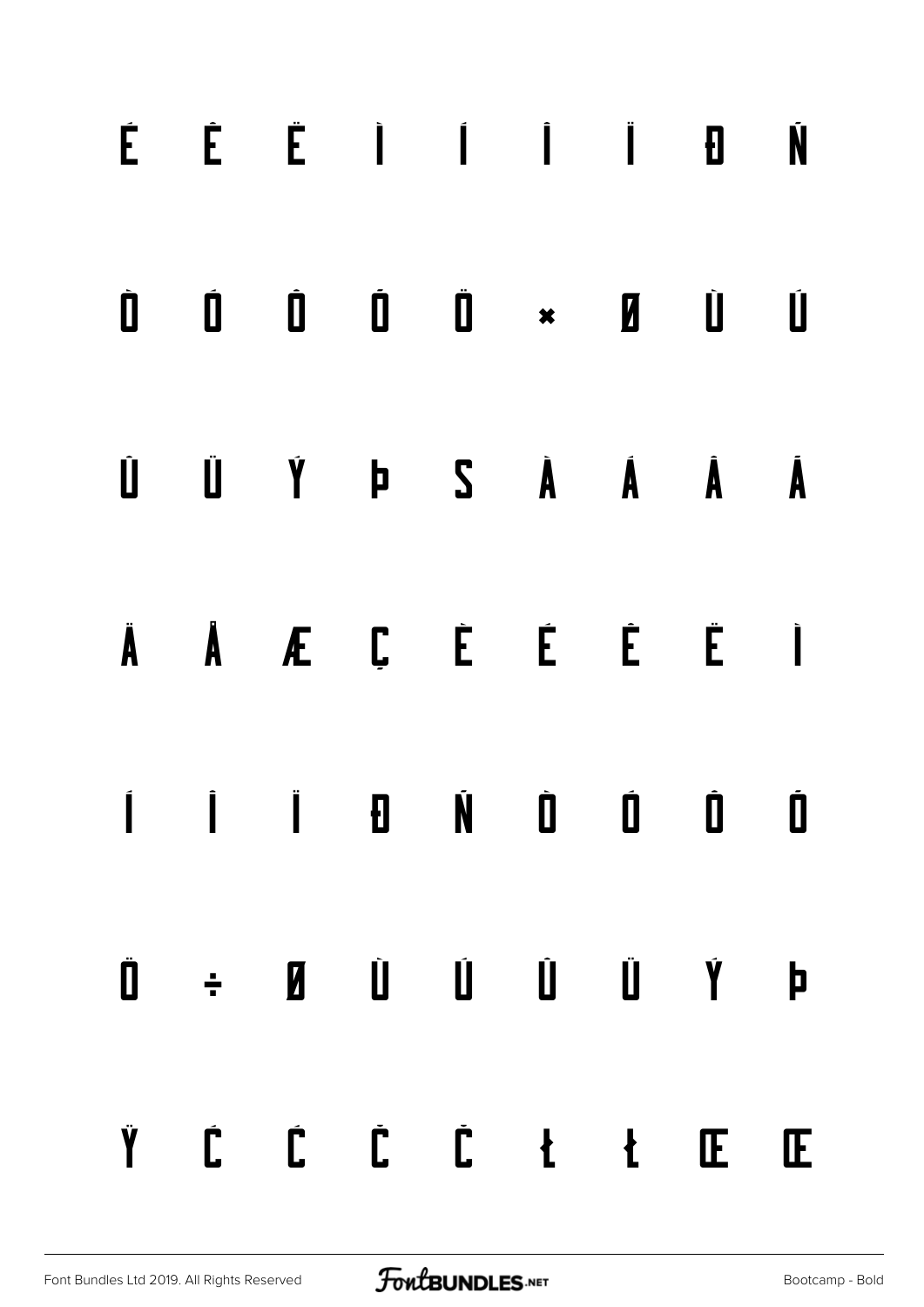|    | $\dot{S}$ $\dot{S}$ $\ddot{Y}$ $\ddot{Y}$ , $\ddot{Y}$ |  |  | $\overline{\mathbf{y}}$ |
|----|--------------------------------------------------------|--|--|-------------------------|
| 77 | $\bullet$ ( ) $\in$ <sup>TM</sup>                      |  |  |                         |

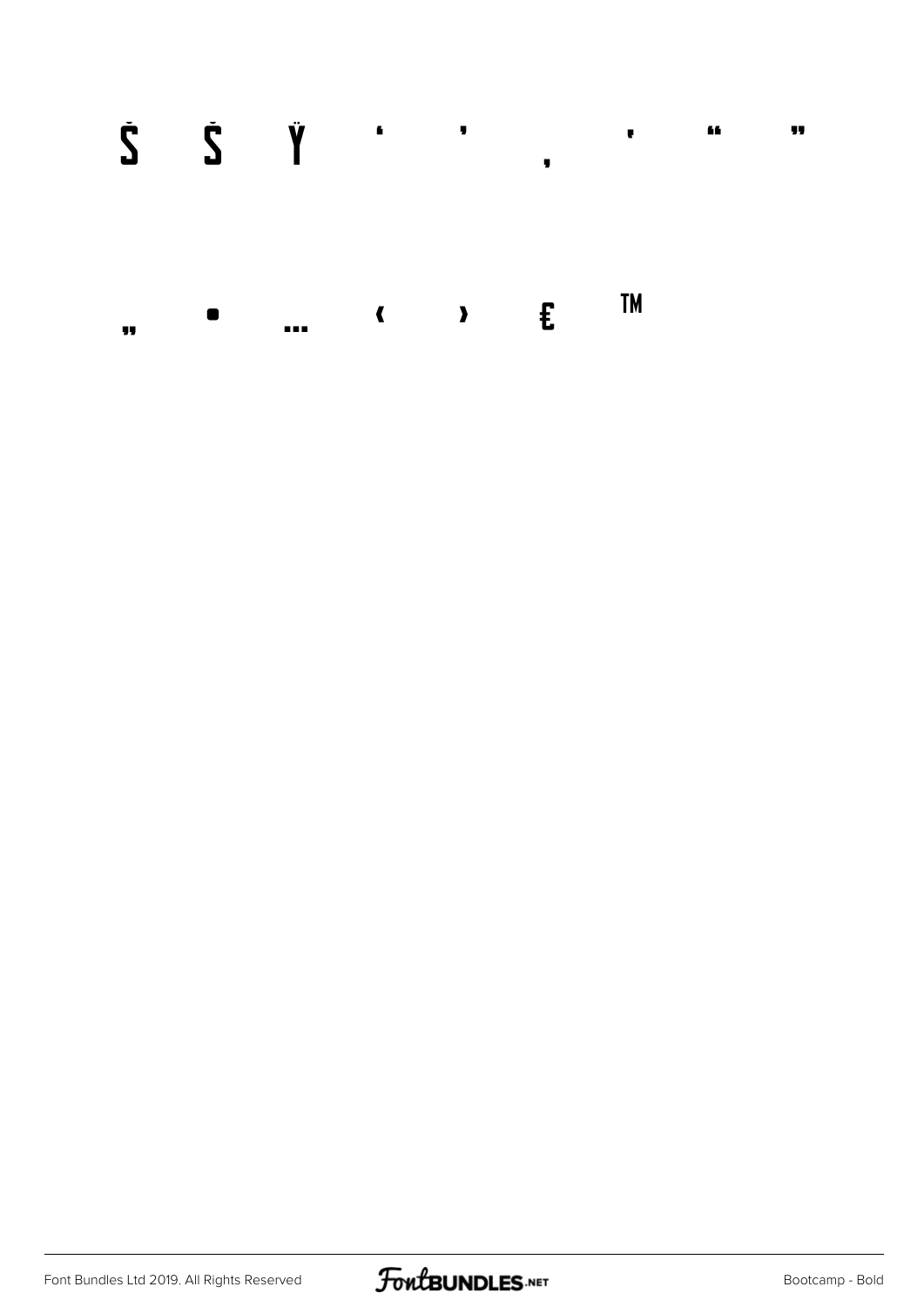#### Bootcamp Morsecode - Regular

Uppercase Characters



#### Lowercase Characters

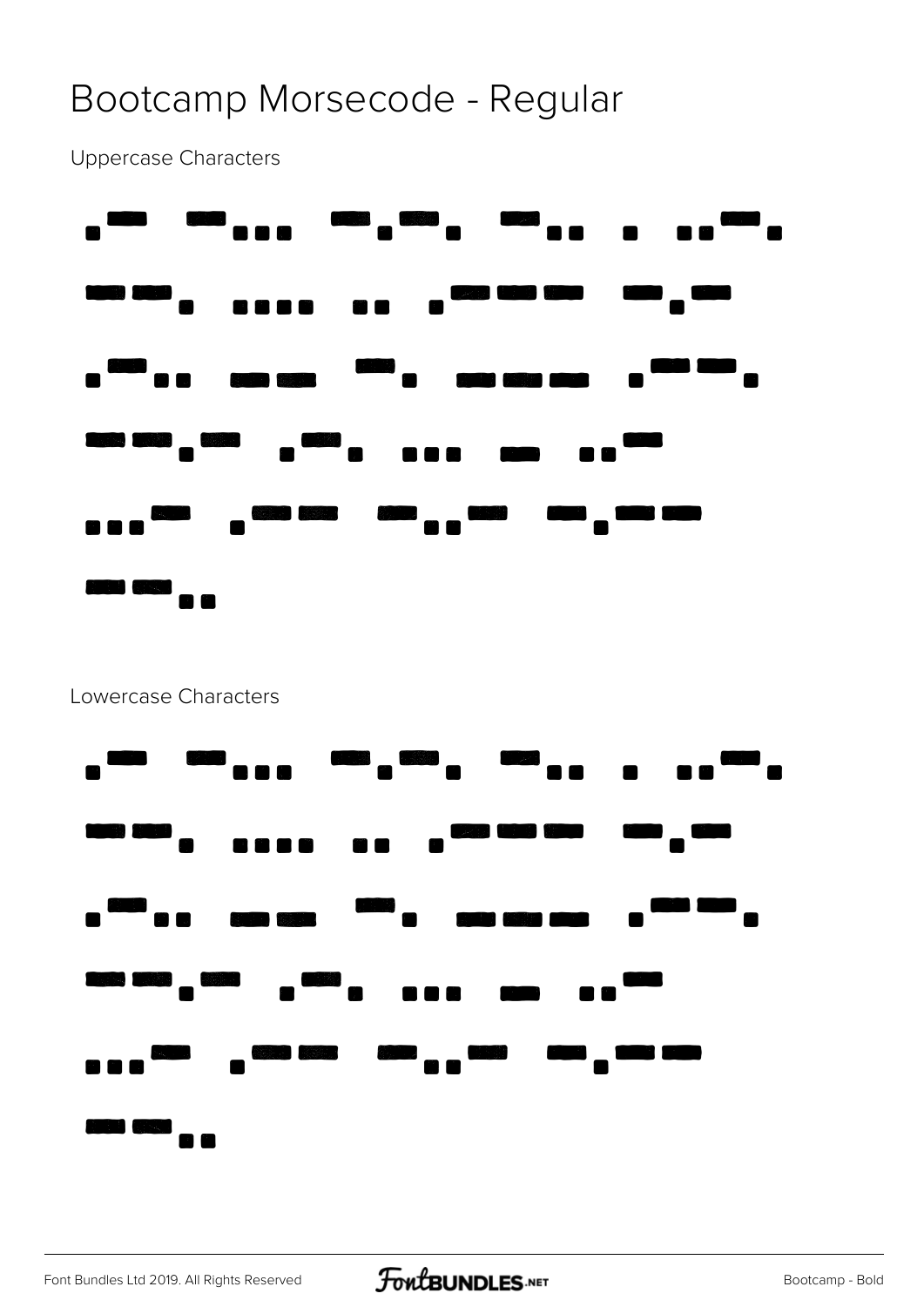**Numbers** 



#### Punctuation and Symbols



All Other Glyphs